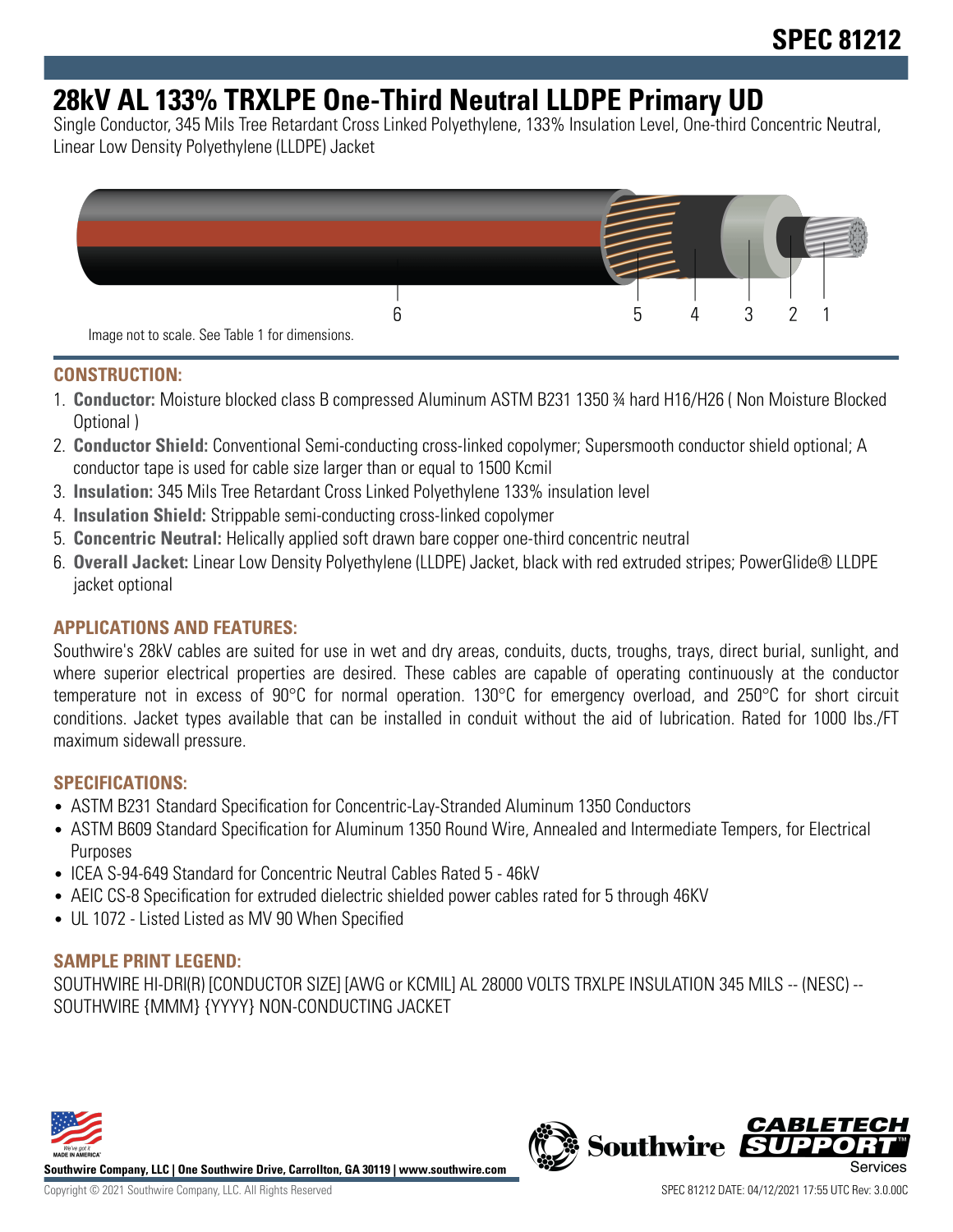## **Table 1 – Weights and Measurements**

| <b>Stock</b><br>Number | Cond<br><b>Size</b> | <b>Diameter</b><br>Over<br>Conductor | <b>Diameter</b><br>Over<br>Insulation | Insul.<br><b>Thickness</b> | <b>Diameter</b><br>Over<br>Insulation<br><b>Shield</b> | Concentric<br><b>Neutral</b> | <b>Neutral DC</b><br>Resistance<br>$25^{\circ}$ C | Jacket<br><b>Thickness</b> | Approx.<br><b>OD</b> | Approx.<br>Weight        | Min<br><b>Bending</b><br>Radius | Max Pull<br>Tension* |
|------------------------|---------------------|--------------------------------------|---------------------------------------|----------------------------|--------------------------------------------------------|------------------------------|---------------------------------------------------|----------------------------|----------------------|--------------------------|---------------------------------|----------------------|
|                        | AWG/<br>Kcmil       | inch                                 | inch                                  | mil                        | inch                                                   | No. x AWG                    | $\Omega$ /1000ft                                  | mil                        | inch                 | $\mathsf{lb}$<br>/1000ft | inch                            | $\mathsf{lb}$        |
| <b>TBA</b>             | (1)                 | 0.289                                | 1.016                                 | 345                        | 1.096                                                  | 6x14                         | 0.438                                             | 50                         | 1.324                | 685                      | 15.9                            | 502                  |
| TBA                    | (19)                | 0.322                                | 1.049                                 | 345                        | 1.149                                                  | 6x14                         | 0.438                                             | 50                         | 1.377                | 739                      | 16.5                            | 502                  |
| <b>TBA</b>             | 1/0<br>(1)          | 0.325                                | 1.052                                 | 345                        | 1.152                                                  | 6x14                         | 0.438                                             | 50                         | 1.380                | 750                      | 16.6                            | 634                  |
| TBA                    | 1/0<br>(19)         | 0.352                                | 1.079                                 | 345                        | 1.179                                                  | 6x14                         | 0.438                                             | 50                         | 1.407                | 778                      | 16.9                            | 634                  |
| <b>TBA</b>             | 2/0<br>(19)         | 0.395                                | 1.122                                 | 345                        | 1.222                                                  | 7x14                         | 0.376                                             | 50                         | 1.450                | 847                      | 17.4                            | 799                  |
| TBA                    | 3/0<br>(19)         | 0.443                                | 1.170                                 | 345                        | 1.270                                                  | 9x14                         | 0.292                                             | 50                         | 1.498                | 937                      | 18.0                            | 1007                 |
| <b>TBA</b>             | 4/0<br>(19)         | 0.498                                | 1.225                                 | 345                        | 1.325                                                  | 11x14                        | 0.239                                             | 50                         | 1.553                | 1042                     | 18.6                            | 1270                 |
| TBA                    | 250<br>(37)         | 0.558                                | 1.294                                 | 345                        | 1.394                                                  | 13x14                        | 0.202                                             | 50                         | 1.622                | 1163                     | 19.5                            | 1500                 |
| <b>TBA</b>             | 350<br>(37)         | 0.661                                | 1.397                                 | 345                        | 1.497                                                  | 18x14                        | 0.146                                             | 80                         | 1.785                | 1463                     | 21.4                            | 2100                 |
| TBA                    | 500<br>(37)         | 0.789                                | 1.525                                 | 345                        | 1.625                                                  | 16x12                        | 0.104                                             | 80                         | 1.945                | 1837                     | 23.3                            | 3000                 |
| <b>TBA</b>             | 750<br>(61)         | 0.968                                | 1.713                                 | 345                        | 1.843                                                  | 24x12                        | 0.069                                             | 80                         | 2.163                | 2433                     | 26.0                            | 4500                 |
| TBA                    | 1000<br>(61)        | 1.117                                | 1.862                                 | 345                        | 1.992                                                  | 20x10                        | 0.052                                             | 80                         | 2.356                | 3011                     | 28.3                            | 6000                 |

All dimensions are nominal and subject to normal manufacturing tolerances

◊ Cable marked with this symbol is a standard stock item

\* Pulling tension based on pulling eye directly connected to conductor



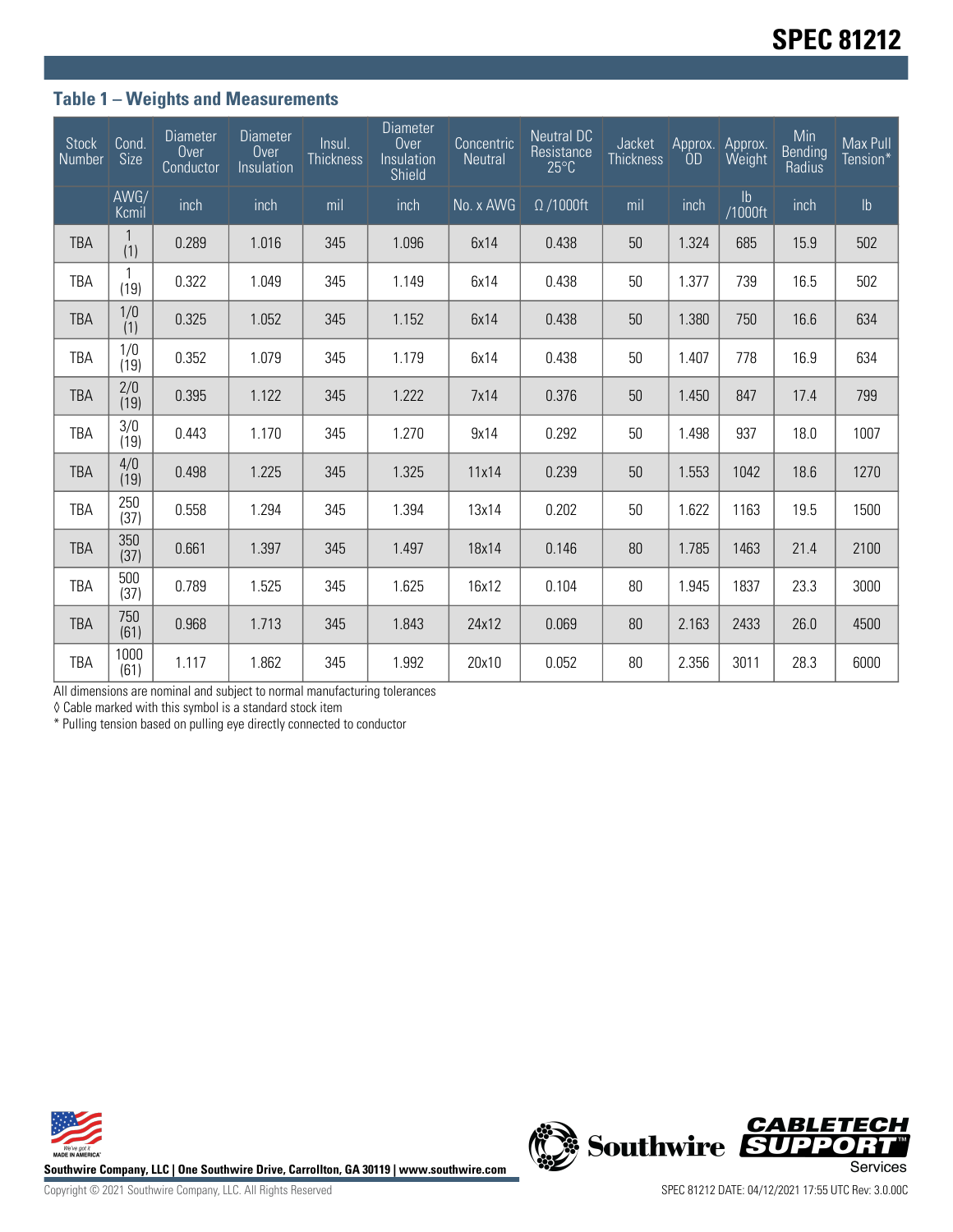# **SPEC 81212**

#### **Table 2 – Electrical and Engineering Data**

| Cond<br>Size  | <b>DC</b><br>Resistance<br>@ 25°C | AC<br>Resistance<br>@90°C | Capacitive<br>Reactance @<br>60Hz | Inductive<br>Reactance<br>@ 60Hz | Current | <b>Charging Dielectric</b><br>Loss | Zero<br>Sequence<br>Impedance* | Positive<br>Sequence<br>Impedance* | Short<br>Circuit<br>Current @<br>30 Cycle | Allowable<br>Ampacity in<br>Duct 90°C1 | Allowable<br>Ampacity<br><b>Directly</b><br>Buried 90°C‡ |
|---------------|-----------------------------------|---------------------------|-----------------------------------|----------------------------------|---------|------------------------------------|--------------------------------|------------------------------------|-------------------------------------------|----------------------------------------|----------------------------------------------------------|
| AWG/<br>Kcmil | $\Omega/1000$ ft                  | $\Omega/1000$ ft          | $M\Omega^*1000$ ft                | $\Omega/1000$ ft                 |         | A/1000ft W/1000ft                  | $\Omega/1000$ ft               | $\Omega/1000$ ft                   | Amp                                       | Amp                                    | <b>Amp</b>                                               |
| (1)           | 0.211                             | 0.265                     | 0.077                             | 0.054                            | 0.209   | 1.014                              | $0.578 + j0.239$               | $0.266 + 0.054$                    | 2251.8                                    | 140                                    | 175                                                      |
| (19)          | 0.211                             | 0.265                     | 0.073                             | 0.053                            | 0.222   | 1.074                              | $0.577 + j0.238$               | $0.266 + j0.053$                   | 2251.8                                    | 140                                    | 175                                                      |
| 1/0<br>(1)    | 0.168                             | 0.211                     | 0.073                             | 0.052                            | 0.223   | 1.080                              | $0.523 + 0.238$                | $0.212 + 0.052$                    | 2251.8                                    | 155                                    | 195                                                      |
| 1/0<br>(19)   | 0.168                             | 0.211                     | 0.069                             | 0.051                            | 0.233   | 1.129                              | $0.522 + j0.237$               | $0.212 + j0.051$                   | 2251.8                                    | 155                                    | 195                                                      |
| 2/0<br>(19)   | 0.133                             | 0.167                     | 0.065                             | 0.050                            | 0.249   | 1.207                              | $0.456 + j0.197$               | $0.168 + j0.049$                   | 2627.1                                    | 180                                    | 225                                                      |
| 3/0<br>(19)   | 0.105                             | 0.132                     | 0.061                             | 0.048                            | 0.267   | 1.293                              | $0.381 + 0.144$                | $0.133 + j0.048$                   | 3377.6                                    | 200                                    | 255                                                      |
| 4/0<br>(19)   | 0.0836                            | 0.105                     | 0.056                             | 0.046                            | 0.287   | 1.391                              | $0.320 + j0.112$               | $0.106 + j0.046$                   | 4128.2                                    | 235                                    | 285                                                      |
| 250<br>(37)   | 0.0707                            | 0.089                     | 0.052                             | 0.044                            | 0.312   | 1.512                              | $0.278 + j0.090$               | $0.091 + j0.044$                   | 4878.8                                    |                                        |                                                          |
| 350<br>(37)   | 0.0505                            | 0.064                     | 0.046                             | 0.043                            | 0.349   | 1.692                              | $0.207 + j0.062$               | $0.066 + 0.043$                    | 6755.3                                    | 310                                    | 375                                                      |
| 500<br>(37)   | 0.0354                            | 0.045                     | 0.041                             | 0.041                            | 0.394   | 1.913                              | $0.151 + j0.046$               | $0.048 + i0.040$                   | 9540.3                                    | 370                                    | 450                                                      |
| 750<br>(61)   | 0.0236                            | 0.030                     | 0.035                             | 0.039                            | 0.461   | 2.235                              | $0.102 + j0.033$               | $0.035 + j0.037$                   | 14310.5                                   | 460                                    | 545                                                      |
| 1000<br>(61)  | 0.0177                            | 0.023                     | 0.032                             | 0.038                            | 0.513   | 2.489                              | $0.077 + 0.029$                | $0.029 + 0.035$                    | 18956.4                                   | 520                                    | 620                                                      |

\* Calculations are based on three cables triplexed / concentric shield / Conductor temperature of 90°C / Shield temperature of 45°C / Earth resistivity of 100 ohmsmeter

† Ampacities are based on Figure 7 of ICEA T-117-734 (Single circuit trefoil, 100% load factor, 90°C conductor temperature, earth RHO 90, 36" burial depth) ‡ Ampacities are based on Figure 1 of ICEA T-117-734 (Single circuit trefoil, 100% load factor, 90°C conductor temperature, earth RHO 90, 36" burial depth)



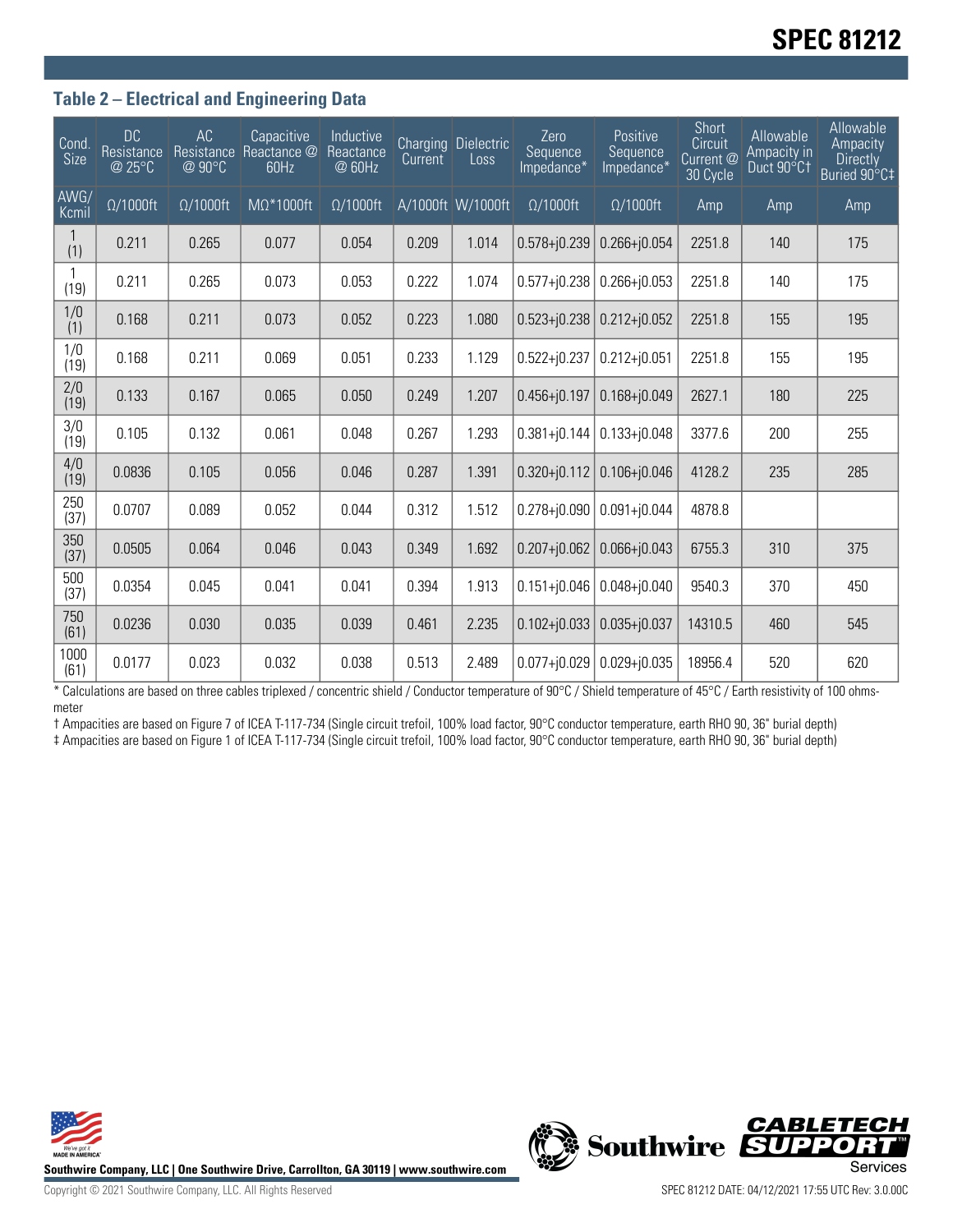## **Table 3 – Weights and Measurements (Metric)**

| <b>Stock</b><br>Number | Cond.<br><b>Size</b>  | <b>Diameter</b><br>Over<br>Conductor | <b>Diameter</b><br>Over<br>Insulation | Insul.<br><b>Thickness</b> | <b>Diameter</b><br>Over<br>Insulation<br>Shield | Concentric<br><b>Neutral</b> | <b>Neutral DC</b><br>Resistance<br>$25^{\circ}$ C | Jacket<br><b>Thickness</b> | Approx.<br>0 <sub>D</sub> | Approx.<br>Weight | Min<br><b>Bending</b><br>Radius | Max Pull<br>Tension* |
|------------------------|-----------------------|--------------------------------------|---------------------------------------|----------------------------|-------------------------------------------------|------------------------------|---------------------------------------------------|----------------------------|---------------------------|-------------------|---------------------------------|----------------------|
|                        | AWG/<br>Kcmil         | mm                                   | mm                                    | mm                         | mm                                              | No. x AWG                    | $\Omega$ /km                                      | mm                         | mm                        | kg/km             | mm                              | newton               |
| <b>TBA</b>             | (1)                   | 7.34                                 | 25.81                                 | 8.76                       | 27.84                                           | 6x14                         | 1.44                                              | 1.27                       | 33.63                     | 1019              | 403.86                          | 2234                 |
| TBA                    | (19)                  | 8.18                                 | 26.64                                 | 8.76                       | 29.18                                           | 6x14                         | 1.44                                              | 1.27                       | 34.98                     | 1100              | 419.10                          | 2234                 |
| <b>TBA</b>             | $\frac{1}{0}$         | 8.25                                 | 26.72                                 | 8.76                       | 29.26                                           | 6x14                         | 1.44                                              | 1.27                       | 35.05                     | 1116              | 421.64                          | 2821                 |
| TBA                    | 1/0<br>(19)           | 8.94                                 | 27.41                                 | 8.76                       | 29.95                                           | 6x14                         | 1.44                                              | 1.27                       | 35.74                     | 1158              | 429.26                          | 2821                 |
| <b>TBA</b>             | 2/0<br>(19)           | 10.03                                | 28.50                                 | 8.76                       | 31.04                                           | 7x14                         | 1.23                                              | 1.27                       | 36.83                     | 1260              | 441.96                          | 3556                 |
| TBA                    | $\frac{3}{0}$<br>(19) | 11.25                                | 29.72                                 | 8.76                       | 32.26                                           | 9x14                         | 0.96                                              | 1.27                       | 38.05                     | 1394              | 457.20                          | 4481                 |
| <b>TBA</b>             | 4/0<br>(19)           | 12.65                                | 31.12                                 | 8.76                       | 33.65                                           | 11x14                        | 0.78                                              | 1.27                       | 39.45                     | 1551              | 472.44                          | 5652                 |
| <b>TBA</b>             | 250<br>(37)           | 14.17                                | 32.87                                 | 8.76                       | 35.41                                           | 13x14                        | 0.66                                              | 1.27                       | 41.20                     | 1731              | 495.30                          | 6675                 |
| <b>TBA</b>             | 350<br>(37)           | 16.79                                | 35.48                                 | 8.76                       | 38.02                                           | 18x14                        | 0.48                                              | 2.03                       | 45.34                     | 2177              | 543.56                          | 9345                 |
| TBA                    | 500<br>(37)           | 20.04                                | 38.73                                 | 8.76                       | 41.28                                           | 16x12                        | 0.34                                              | 2.03                       | 49.40                     | 2734              | 591.82                          | 13350                |
| <b>TBA</b>             | 750<br>(61)           | 24.59                                | 43.51                                 | 8.76                       | 46.81                                           | 24x12                        | 0.23                                              | 2.03                       | 54.94                     | 3621              | 660.40                          | 20025                |
| <b>TBA</b>             | 1000<br>(61)          | 28.37                                | 47.29                                 | 8.76                       | 50.60                                           | 20x10                        | 0.17                                              | 2.03                       | 59.84                     | 4481              | 718.82                          | 26700                |

All dimensions are nominal and subject to normal manufacturing tolerances

◊ Cable marked with this symbol is a standard stock item

\* Pulling tension based on pulling eye directly connected to conductor





Copyright © 2021 Southwire Company, LLC. All Rights Reserved SPEC 81212 DATE: 04/12/2021 17:55 UTC Rev: 3.0.00C